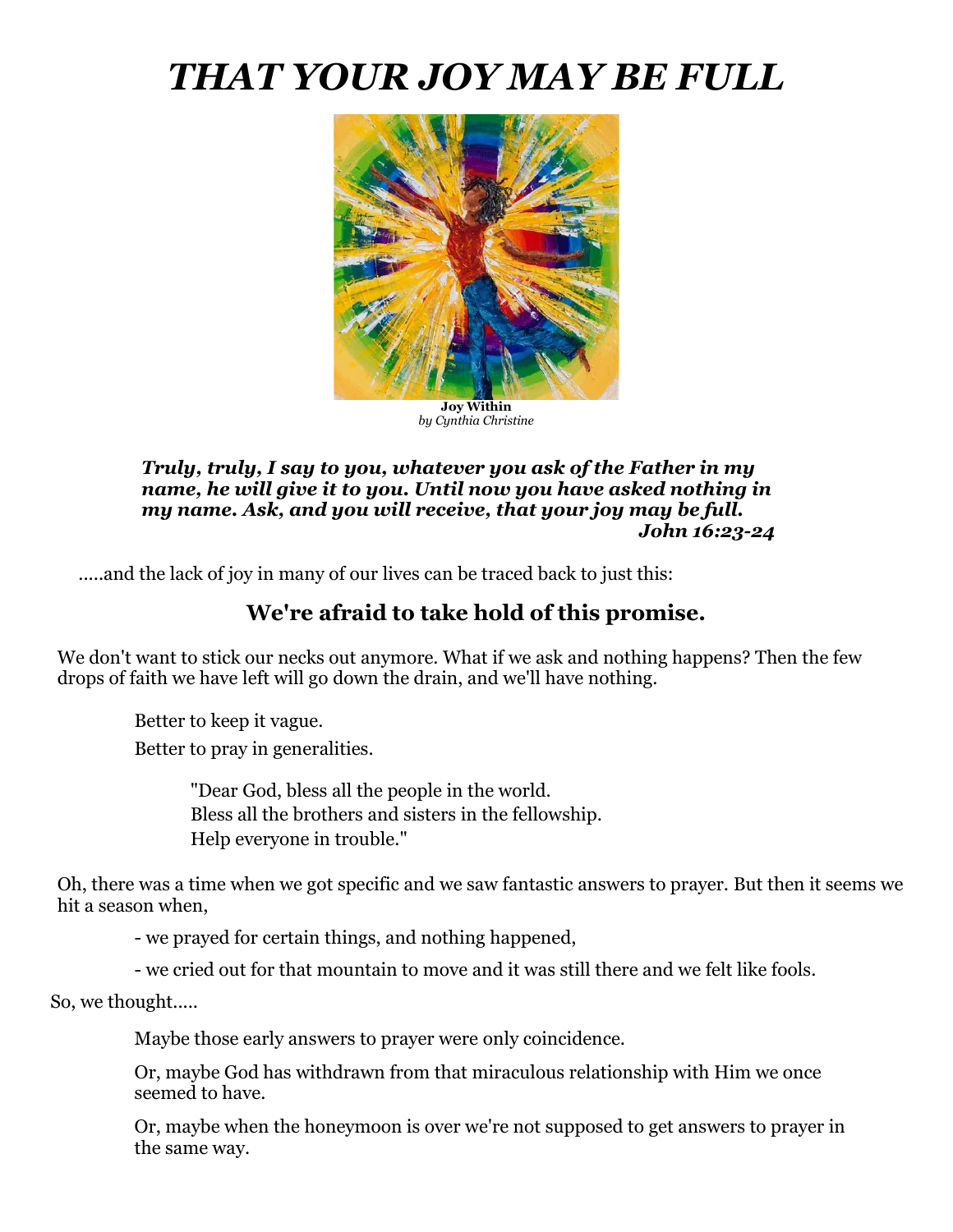So now we're cautious. That boldness we once had is gone. And now our prayers are more monologue than prayer.

We still say the words,

"Lord, help us..... Lord, give us..... Lord, open those doors.... Lord, send forth your light."

But we know even as we're speaking these words, that we aren't really expecting much to happen. All we're doing is "saying our prayers."

No wonder we can't find time to pray! No wonder our minds travel around the world and back when we're trying to pray!

- We're not expecting anything.

- We're not claiming the riches of our heavenly Father.

- We're "doing our duty."

If we really believed that the God of this universe is listening to our prayer, that we have a heavenly Father lovingly drinking in every word we say, if we really believed that...there wouldn't be a person reading this who'd come around with the excuse "I can't find time to pray."

We'd find time to pray if we had to quit eating!

Let's admit it. Our problem with prayer is that most of the time it isn't prayer at all.

- We don't really believe God is listening.
- We don't really believe God is interested.
- We don't expect anything to come of it.

#### *Truly, truly, I say to you, whatever you ask of the Father in my name, he will give it to you. Until now you have asked nothing in my name. Ask, and you will receive, that your joy may be full.*

With this promise Jesus is calling us into His prayer life, calling us into the very communion with the Father that He had during His life of flesh and blood, offering us the privilege of praying the way He prayed.

#### *In that day you will ask in My name. I will not ask the Father for you because the Father loves you. He loves you because you love Me and believe that I came from the Father.*

*John 16:26-27*

Everything that Jesus did for us,

- His death on the Cross,
- His resurrection,
- His ascension to the right hand of the Father,
- His outpouring of the Holy Spirit upon the Church,

…. was done so that we might now be able to come **boldly**, **confidently**, **joyfully**, and with **praise** into the presence of God, and ask, and know that…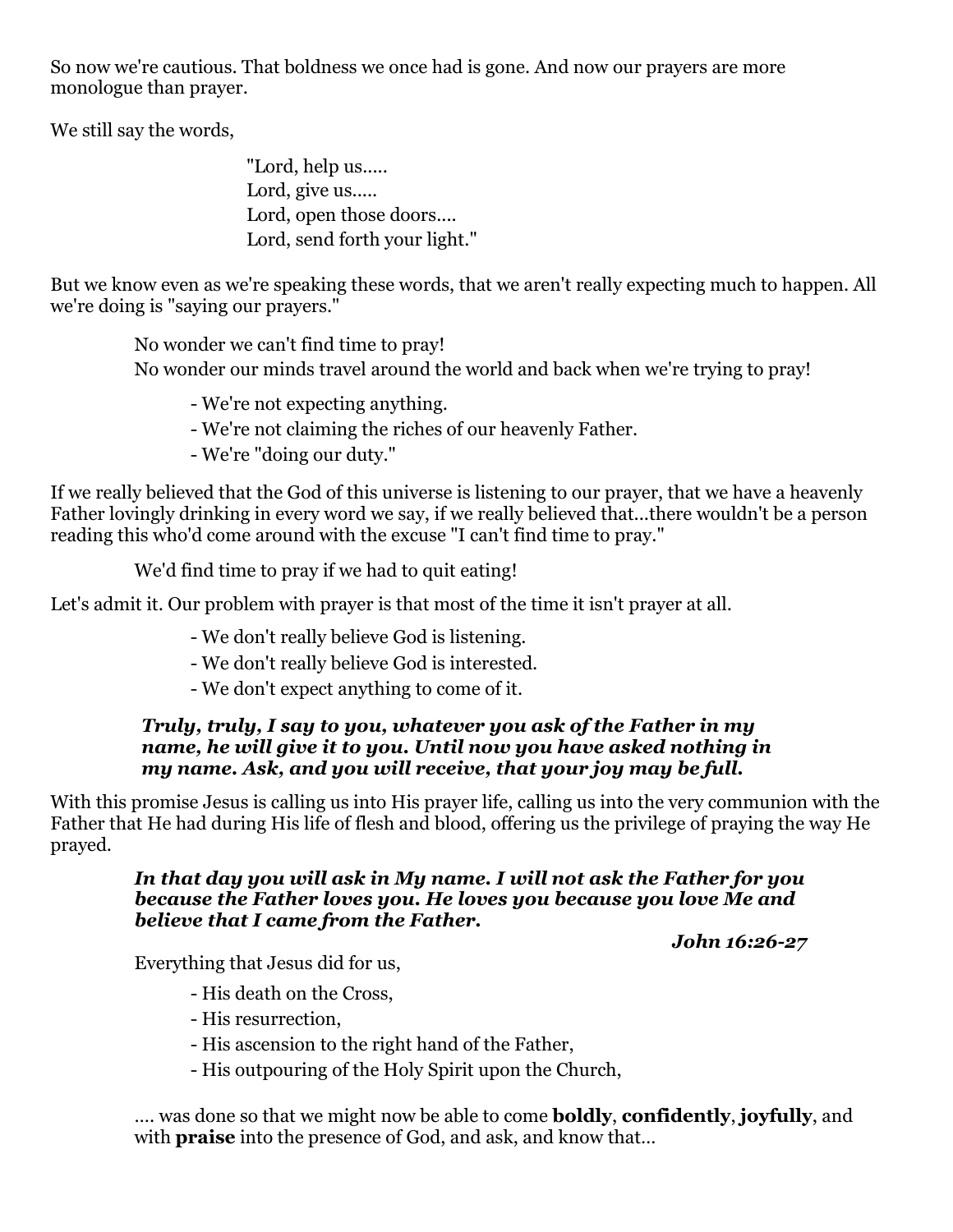a loving Father is listening to every word we say.



**Here Am I** *Cynthia Christine*

If this isn't happening in our lives, if we're not coming before the Father's Throne and asking and receiving, this means that the purpose of our Lord's death is not being fulfilled in us. Jesus didn't atone for our sins for some future showdown…

He atoned for our sins so that we could come into the presence of the Holy God now!

The first sign that our lives have really come under the power of His blood is that we are able to come into the Father's presence and really pray.

> - If our prayers are weak, *then our salvation is weak.*  - If our prayers are weak, *our experience of our Lord's resurrection is bound to be weak.* - If our prayers are weak, *our vision of the ascended Lamb is weak.*

And when these things are weak, what can our daily walk be? How can our practice of love toward our brother be anything but weak? How can our witness to the world out there be anything but weak?

# *"Until now you have asked nothing in my name."*

It's not a matter of learning certain truths about prayer and applying them, *it's a matter of entering into the mind and spirit of the Lord Jesus Himself* and praying to the Father. That's what it means to pray in Jesus' name. Not merely tacking the magic words, "In Jesus' name" on the end of our prayer, and hoping they will make something happen,

…. but being lifted right up into the mind of the Son of God.

### *"And because you are sons, God has sent the Spirit of His Son into our hearts crying, Abba! Father!"*

*Galatians 4:6*

To pray in Jesus' name is,

- to yield to the Spirit of the Son,
- to obey the Spirit,
- to submit to the Spirit.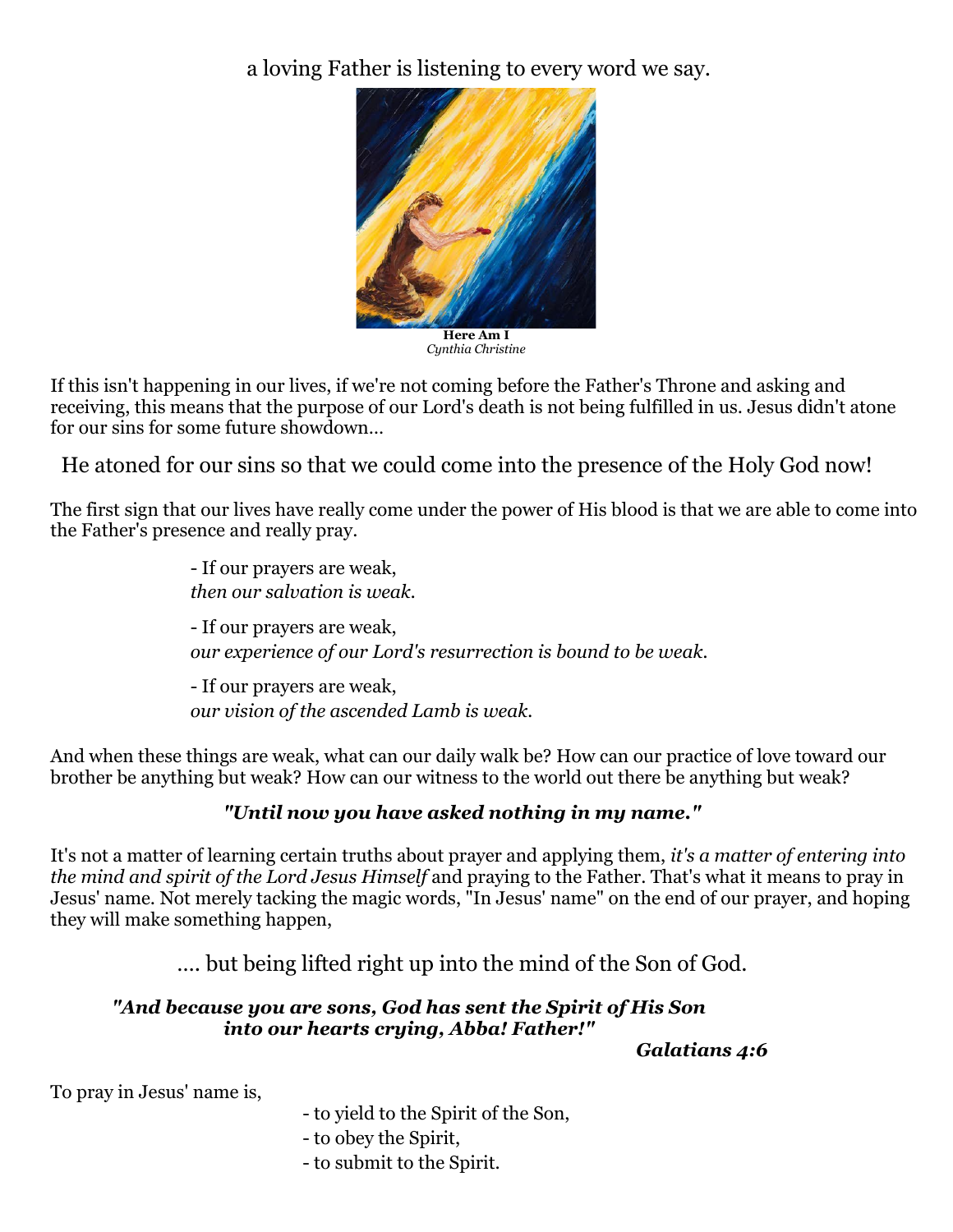Then prayer becomes… a *living, burning, unselfconscious, free communion* with the **living God.** 

# **And things happen!**

- What we bind on earth is bound in heaven.
- What we loose on earth is loosed in heaven.
- What we claim on earth is released in heaven.

Doors open. Mountains move. Walls come crumbling down.

The prayers we see being prayed in the Book of Acts, or in Paul's writings, or in Revelation don't come from earth. They come from heaven. They breathe with the Spirit of Christ. Men and women of flesh praying prayers with a wisdom and a liberty which are utterly beyond them. They're talking to the Father as they never talked to the Father before Calvary and Pentecost.

What a change we see in Peter from the old days. Now Peter is a man of divine authority and the root of that authority is inspired prayer.

- He kneels by the dead body of Dorcas and prays and calls her back to life.

- He goes up on the rooftop to pray and learns he'll have to take the gospel to a Gentile household an unheard-of thing.

When Peter's in prison, earnest prayer is made to God for him by the church, and the prison opens for him.

These people weren't just "saying their prayers", they weren't just holding "prayer meetings", they were a people gathered into the name of Jesus,

- thinking with the mind of Christ,
- seeing with His eyes,
- hearing with His ears, loving with His heart,
- and, above all, inspired by His Spirit as they called upon the Father.

#### *Truly, truly, I say to you, whatever you ask of the Father in my name, he will give it to you. Until now you have asked nothing in my name.*

We need to learn to enter into the name of Jesus.

We need to learn to pass out of ourselves and enter into our Lord; into His mind.

Into His will. Into His nature. Into His love for the Father. Into His love for this sick race.

And pray to the Father, not in ourselves, *but in Him.*

There are two things we need to remember that will really help us to be in Christ when we pray:

**Seeking** *Cynthia Christine*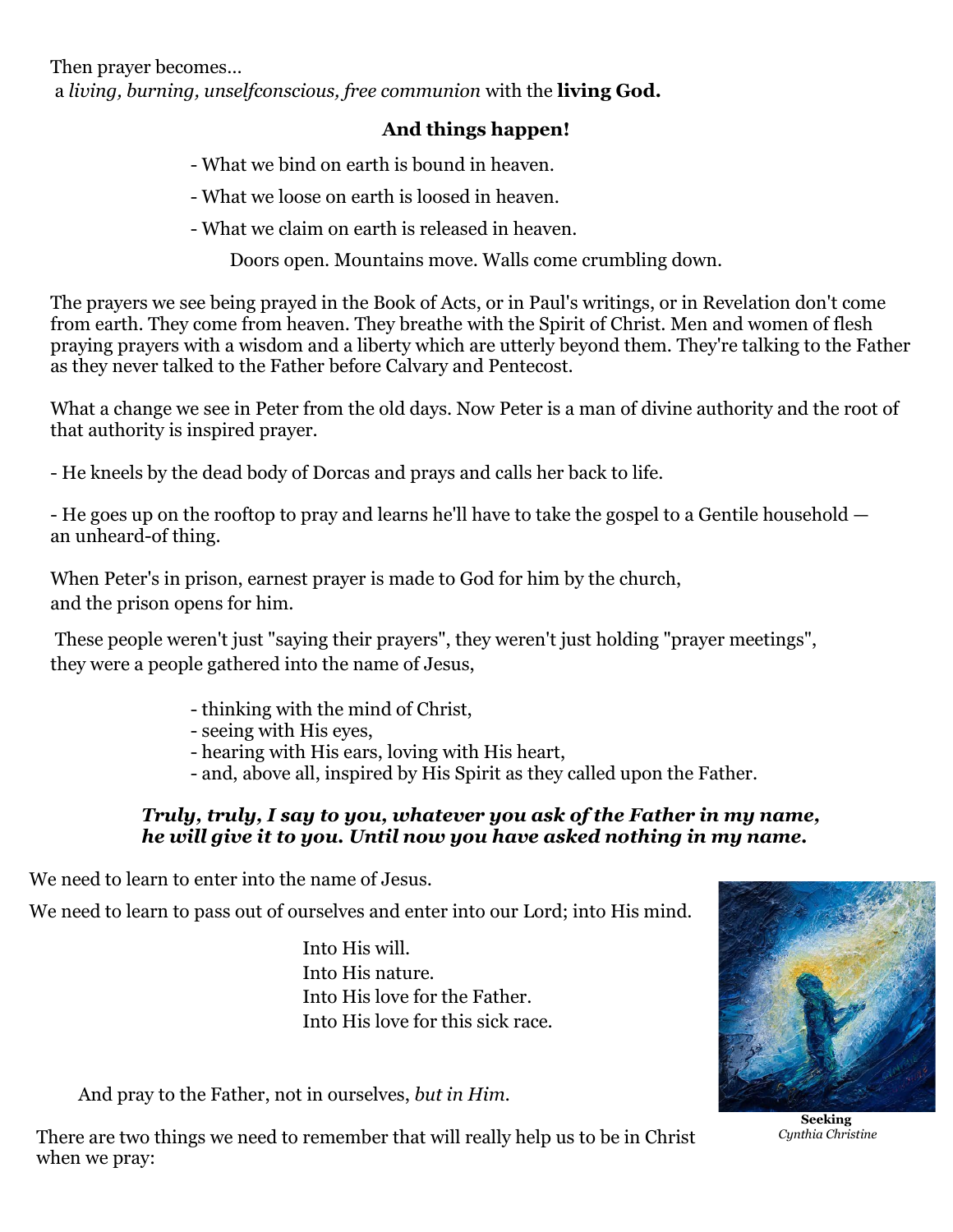## **1. Every prayer we pray to the Father is based on the Son's death.**

No matter what you're asking. If you're asking the Father for forgiveness, for peace,

or wisdom, or healing, or help with a financial problem, or guidance for one of your children, or deliverance for a brother or sister,

the basis of your prayer — the one thing that gives you the privilege of calling upon the Holy God — is the blood of Jesus.

# **Every time you really pray, you're standing at the cross.**

The more clearly you see that, the *more boldness* you'll have.

Sometimes we go through all kinds of acrobatics to try to prove to God that we're really sincere, or that we really have faith, that we really deserve an answer — "after all, we are more religious than most people."! That doesn't mean a thing. That doesn't give you any leverage with God. It's the fact that Jesus died and washed away your guilt that enables you to come now as a real son of the Father, a true daughter of Yahweh, and ask.

And *who* sent the Son to die for your sins? *Who* caused Calvary to happen? Why the *very God* you're talking to! The same love that sent His only begotten to die is now listening to the cry of our heart!

> Not anger, not wrath, but unspeakable love …

… that knows you by name and everything about you and is pleased to call Himself your Father!

# **2. Every prayer we pray is made possible by the Holy Spirit.**



**Everywhere** *Lisle Gwynn Garrity*

You couldn't address a single word, or cry, or groan to the heavenly Father if the Holy Spirit weren't moving on your mind helping you.

You don't have it in you to pray. You have neither the faith nor the vision. It's the Spirit of the Son poured out upon you from on high who helps you from within.

 *Likewise, the Spirit helps us in our weakness; for we do not know how to pray as we ought, but the Spirit himself intercedes for us with sighs too deep for words. And he who searches the hearts of men knows what is the mind of the Spirit, because the Spirit intercedes for the saints according to the will of God. Romans 8:26-27*

So when we yield to the Spirit who stirs in our hearts, we don't pray "off the wall." We pray with the mind of Christ. Now we ask what needs to be asked. We ask for things we wouldn't have dared asked for or would never have thought to ask for…

**…. and we receive,** *and our joy is full.*



**Defiant Joy** *Lisle Gwynn Garrity*